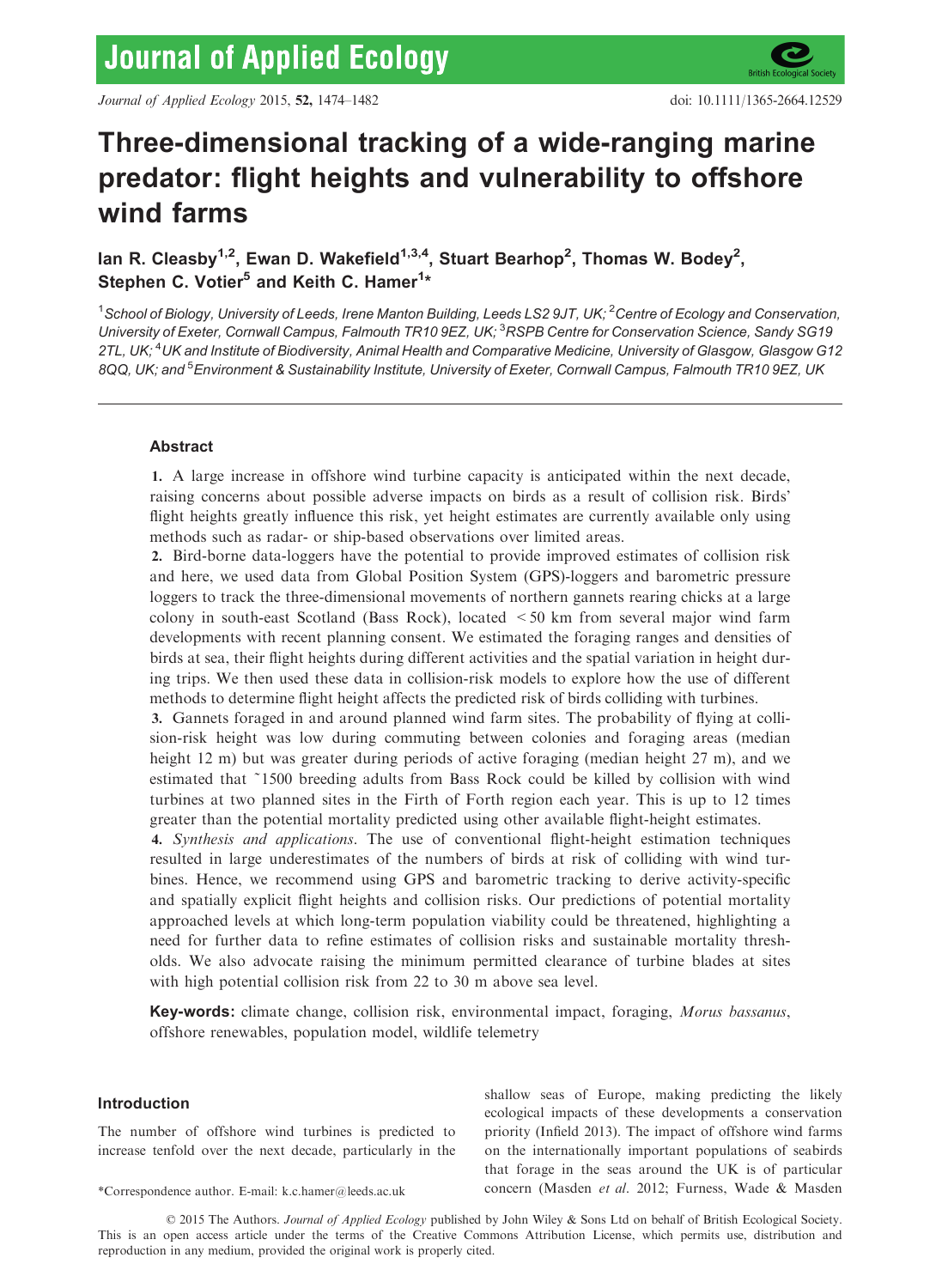2013). Evidence from both onshore and offshore wind farms shows that, for some birds, both direct mortality due to collisions and indirect disturbance could have significant negative impacts (Marques et al. 2014). However, estimates of mortality from collisions with turbines are frequently based on partial or subjective data (Ferrer et al. 2012). Moreover, accurate data on spatial, temporal and activity-specific variability in flight heights are lacking, especially for seabirds (Johnston et al. 2014).

To date, seabird flight heights have largely been estimated using ship-based surveys involving surveyors' subjective assessment by eye, the accuracy of which remains unquantified (Cook et al. 2012; Johnston et al. 2014). Radar can quantify flight heights and tracks much more accurately (Desholm et al. 2006), but provides data over only a limited area (maximum range typically 6 km) and is costly. An additional limitation of both ship-based surveys and radar is that the provenance, breeding status and in many cases age and sex of birds cannot be determined, yet these parameters are needed to model population-level consequences of predicted mortality more accurately.

A recent review of the vulnerability of marine bird populations to wind farms identified northern gannets Morus bassanus (Linn.) as a species of particular concern (Furness, Wade & Masden 2013). Britain and Ireland hold  $\sim 65\%$  and 85% of the world and European breeding populations of gannets, respectively (Wanless, Murray & Harris 2005; Murray, Harris & Wanless 2015). Planning consent for several major offshore wind farms has just been granted in close proximity to major North Sea Gannet colonies (Furness & Wanless 2014). Tracking studies suggest that gannets typically travel at heights below 10 m but may ascend to above 20 m during foraging, as they search for prey and attain height, and therefore potential energy, prior to plunge-diving (Garthe et al. 2014). Foraging gannets may thus be at significant risk of colliding with wind turbine blades, which may sweep an area from 22 m above sea level at highest astronomical tide (the lowest blade clearance currently permitted; UK Maritime and Coastguard Agency 2008) to around 160 m above sea level or higher (Rothery, Newton & Little 2009; Furness, Wade & Masden 2013). However, collision risk is currently difficult to estimate because accurate data on flight heights and behaviour in proposed wind farm sites are lacking.

Global Position System (GPS) loggers are increasingly used to record the movements of birds (e.g. Wakefield et al. 2013), and can provide information on height as well as latitude and longitude. However, whilst they are accurate to <10 m in the horizontal plane, vertical measurement errors may be an order of magnitude greater (Ladetto et al. 2000). Alternatively, height may be estimated by recording atmospheric pressure and comparing it to that at sea level using the barometric formula (Berberan-Santos, Bodunov & Pogliani 1997; Wallace & Hobbs 2006). For example, the flight heights of tropical seabirds have been estimated by assuming that atmospheric pressure recorded at a reference location, such as a bird's breeding colony, is representative of that at tracking locations (Weimerskirch et al. 2005). Errors incurred using this approach are tolerably small in tropical regions, where atmospheric pressure usually varies little over wide areas, but at temperate latitudes, surface atmospheric pressure is much more labile in time and space, potentially introducing large errors. To obtain more accurate estimates of flight height in these areas, pressure loggers must therefore be calibrated frequently against pressure at sea level in their vicinity (Li, Harvey & Gallagher 2013). The reliability of such barometric altitude estimates can be assessed by examining the correlation with GPS altitude because, whilst individual GPS altitudes are unreliable, errors have a Gaussian distribution with a mean of zero (Whang & Ra 2008). Hence, a reliable pressure-loggerbased estimate should correlate with GPS-derived altitude.

The Bass Rock  $(56^{\circ}6'N, 2^{\circ}36'W)$  supports the world's largest breeding population of gannets (~75 000 breeding pairs in 2014; Murray, Harris & Wanless 2015), yet several large wind farms have been scheduled for construction in its vicinity within the next 5 years (Marine Scotland 2014; Fig. 1). Taking this system as an example of one in which the potential effects of offshore wind farms on seabirds are of concern, we aimed to assess how the use of different flight-height estimation methods affects the predicted risk of birds colliding with turbines and hence the potential impact on seabird population viability. We combined GPS tracks of gannets breeding at the Bass Rock in three consecutive years (2010–2012) with data from bird-borne pressure loggers in 2011 and 2012 to estimate the foraging ranges and densities of birds at sea, their flight heights during different activities, and spatial variation in flight height and potential collision risk during foraging trips. We then compared these results to collision risks predicted using flight heights reported from ship-based and radar-based studies.

#### Materials and methods

# STUDY SITE AND SAMPLING

Fieldwork took place at Bass Rock between mid-June and mid-August over three consecutive breeding seasons (2010–2012). Adult gannets raising chicks  $(n = 49 \text{ in } 2010, 25 \text{ in } 2011, 33 \text{ in }$ 2012) were caught at the nest using a 6-m telescopic pole fitted with a wire crook ( $n = 55$  birds in total; most were sampled in >1 year). Upon initial capture, birds were fitted with a metal British Trust for Ornithology ring and an individually numbered plastic colour-ring (Wakefield et al. 2013). An i-gotU 200/600 GPS logger (Mobile Action Technology, Taipei, Taiwan) weighing  $\sim$ 30 g was attached to the upper side of the central three tail feathers of each bird using Tesa© tape (Milton Keynes, UK). In addition, a subset of these birds caught in 2011  $(n = 11)$  or 2012  $(n = 5)$  was equipped with a pressure logger (MSR-145; MSR Electronics, Seuzach, Switzerland) weighing 18 g and taped to the underside of the central tail feather. Air pressure and temperature were logged at 1 Hz, which resulted in a pressure logger battery life of ≥7 days. GPS-loggers, programmed to record at either high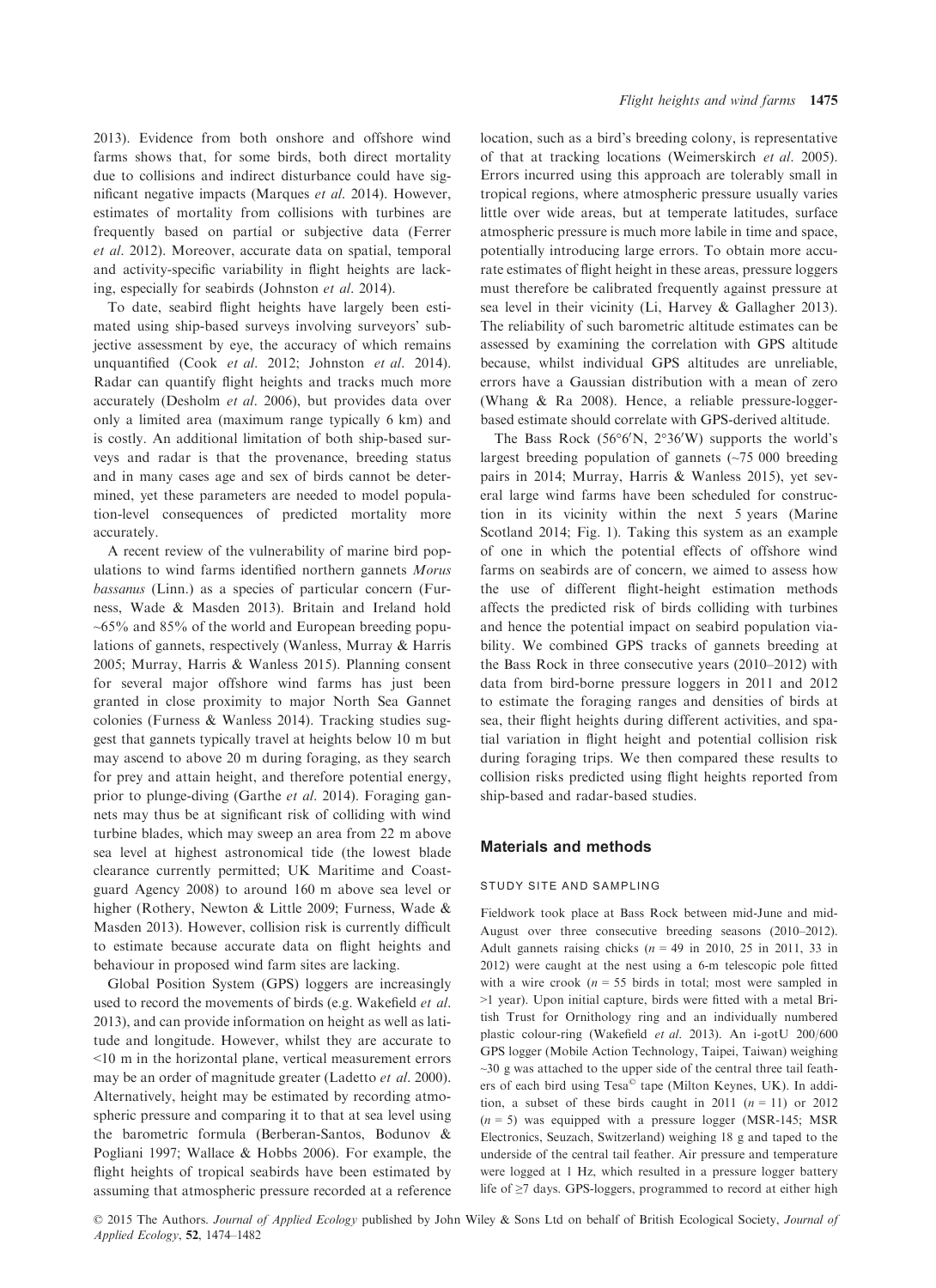

Fig. 1. Foraging tracks of chick-provisioning northern gannets from Bass Rock during June–August in 2010–2012 (black) and locations of proposed wind farms: (a) all tracks for birds equipped with Global Position System-loggers and altitude loggers ( $n = 54$  trips by 16 birds); (b) tracks recorded at high resolution (1 Hz;  $n = 7$  trips by 7 birds). For details of wind farm sites, see Marine Scotland (2014). Square shows location of Bass Rock.

resolution (1 Hz; i.e. once per second) or standard resolution (2 min intervals), were deployed along with pressure loggers. We collected high-resolution GPS data to discriminate behaviours over very short time intervals, allowing us to assess flight heights during different activities accurately. However, GPS battery life was  $\sim$ 20 h at this resolution, which is less than the average trip duration in some years (Hamer et al. 2007; Wakefield et al. 2015). Standard-resolution data were not used to examine activity-specific heights but covered much longer time periods, allowing us to track individual birds for up to 7 days and examine broad-scale spatial variation in flight heights during trips. Birds were recaptured and loggers retrieved after ≤10 days (total handling time ~15 min on each capture). After release, birds returned immediately to their nest and resumed normal behaviour. The maximum weight of loggers deployed on birds (48 g) was <2% of body mass (3 kg). Trip durations of instrumented birds were very similar to those of non-instrumented birds observed via a remote radio link using a Mobotix© (Uxbridge, UK) surveillance camera installed in the same area of the colony (Cleasby et al. 2015b), and previous studies (e.g. Hamer et al. 2000) found that similar devices had no discernible effects on trip durations or body mass.

#### BAROMETRIC ESTIMATION OF HEIGHT

We used the barometric formula (Berberan-Santos, Bodunov & Pogliani 1997; Wallace & Hobbs 2006) to estimate height  $z$  (m) above sea level:

$$
z = -\frac{kT}{mg}\ln\left(\frac{P}{P_0}\right),\tag{eqn 1}
$$

where  $P_0$  and P are the atmospheric pressures (Pascals) at sea level and at height  $z$  (m), respectively;  $k$  is the universal gas constant for air (8.31432 N m mol<sup>-1</sup> K<sup>-1</sup>); *m* is the molar mass of air (0.0289644 kg mol<sup>-1</sup>); g is the acceleration due to gravity  $(m s<sup>-1</sup>)$ ; and T is the temperature of the atmospheric layer between  $z_0$  and z. Validation of this method using loggers placed at different known heights (see Appendix S1 in Supporting Information for details) indicated that the mean absolute error of height estimated by recording pressure was  $0.88$  m (range  $0.32-$ 1.92 m). Precision of height estimates  $(\sigma_z)$  decreased linearly as the interval,  $\Delta t$ , between observations of  $P_0$  and P increased (Fig. S1). At  $\Delta t = 11.5$  min (the median value used in our study),  $\sigma$ <sub>z</sub> was 1 m.

For both the high-resolution and standard-resolution data sets, we used GPS data to categorize the behaviour of birds based on their location and speed of travel as (i) at the colony, (ii) in flight or (iii) on the water (Wakefield et al. 2013). Dives were identified by a rapid increase in pressure above ambient. To calculate birds' heights during periods of flight, pressure data P were smoothed using a running median calculated using a moving window of 11 observations (i.e. over a period of 11 s), centred on each successive location. Prior to smoothing, estimates of pressure  $\leq$ 5 s before and ≤3 s after dives were removed, as there was typically high variation in pressure within these periods due to acceleration and turbulence. Similarly, following smoothing, we discounted short periods of flight  $($ <3 min) and both the initial and final 60 s of each flight period. For the remaining cases,  $P_0$  was defined where we had high-resolution GPS data as the value of P measured 5 s after the current flight period began. We assumed that whilst at this point the bird would still be flying at low altitude, initial Bernoulli effects associated with increasing airspeed during take-off (Chanson 2009) would have subsided. However, this degree of behavioural discrimination was not possible using the standard-resolution GPS data, so we defined  $P_0$  in these cases as the value of  $P$  10 s before the end of the previous period spent on the water. At the onset of a foraging trip, during the initial bout of flight,  $P_0$  was defined as the pressure at the colony reduced to sea level using eqn. 1 (the height of the colony was known). We also assessed the accuracy of a simpler calibration method in which this value of  $P_0$  was used to estimate height throughout foraging trips.

#### DATA ANALYSIS

#### Density of birds at sea

The utilization distribution (UD) of breeding birds from Bass Rock was estimated by calculating the kernel density of bird locations (data sets pooled across all 3 years). Kernel density was estimated on a 1-km<sup>2</sup> grid using the R package adehabitatHR (Calenge 2006). Following Wakefield et al. (2013), we then estimated the density of birds within each grid-square  $(d)$  as:

$$
d = \hat{u}_{i,x} N,
$$
eqn 2

where  $\hat{u}_{i,x}$  is the empirical probability density of use of cell x by bird  $i$  and  $N$  is the size of the colony (75 000 breeding pairs in 2014; Murray, Harris & Wanless 2015). The number of breeding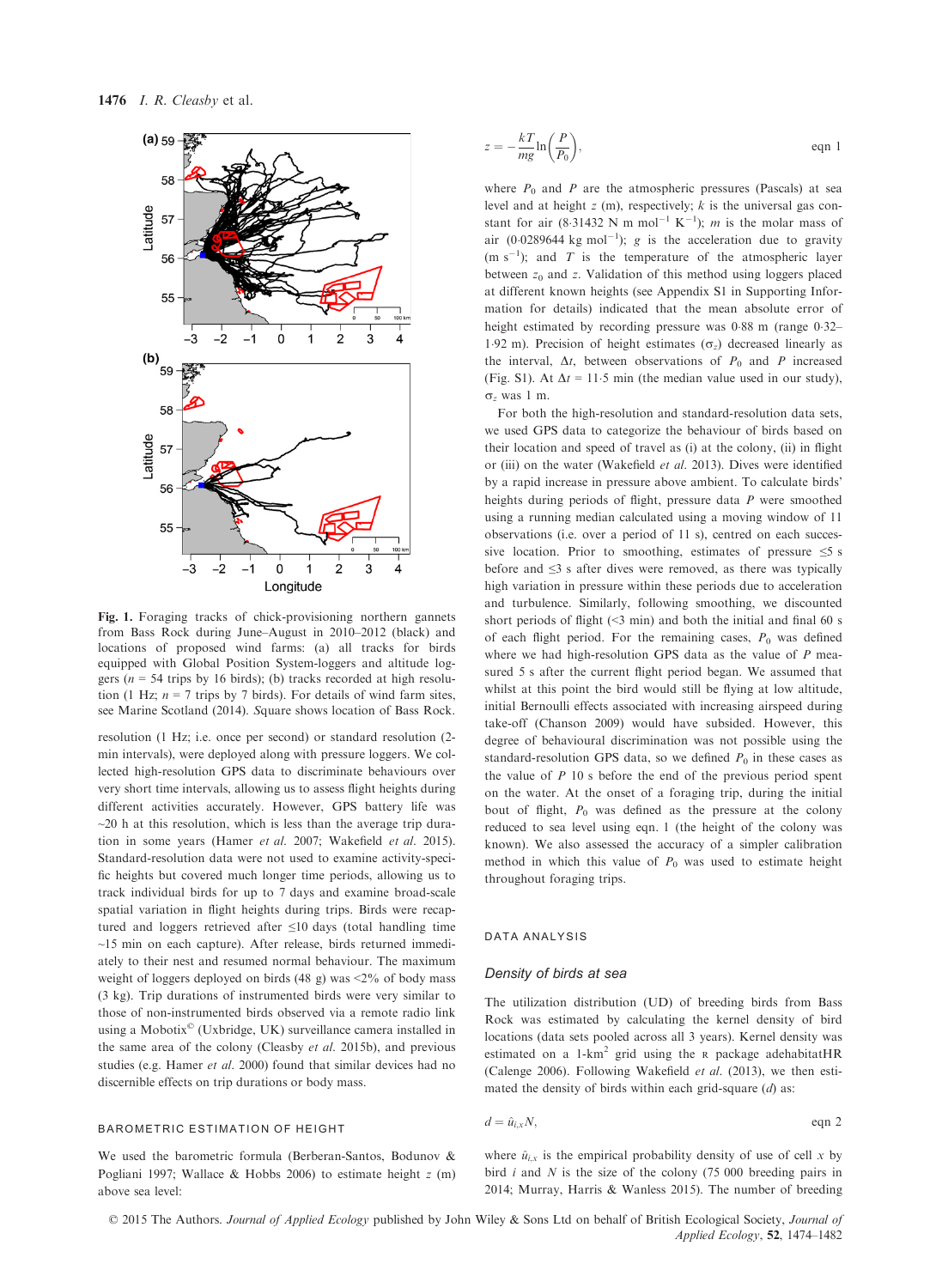pairs was used as a measure of N, rather than the number of breeding individuals, because one member of a pair usually remains at the colony attending the chick (Lewis et al. 2004). This approach generated an estimate of the number of breeding gannets expected in each grid cell during the peak chick-rearing period (June–August) each year.

#### Discrimination of foraging and commuting behaviour

Gannets primarily forage by plunge-diving during daylight (Hamer et al. 2009). Following Wakefield et al. (2013), we assumed therefore that daytime GPS locations characterized by slow flight speeds and high turning rates indicated foraging (excluding periods when birds were on the water; details and validation of discrimination criteria in Appendix S3). We used the 50% and 95% UDs of foraging locations to represent the core and wider foraging areas, respectively.

## Variation in flight heights

We used high-resolution tracking data to examine flight heights during periods of commuting and foraging, and standard-resolution data (i.e. locations at 2-min intervals) to examine spatial variation in flight height (high-resolution data were more precise but included incomplete trips, which could have biased any spatial analysis of heights because birds seldom forage on the return legs of trips; Hamer et al. 2009). Flight height was modelled as a log-transformed response variable using a generalized additive mixed model (GAMM) with Gaussian errors in the <sup>R</sup> package mgcv (Wood 2006). There were some estimated heights  $\leq 0$  m (27% of values), and these were included in the analysis by adding the minimum estimated height (absolute value) to all cases (to permit log-transformation); data are then presented following back-transformation including subtraction of minimum estimated height in each case. The model included an isotropic spatial smooth of longitude and latitude, permitting spatial predictions of flight height (Wood 2003). Trip identity, nested within bird identity, was included as a random effect. To assess the decay in precision of pressure calibrations over long periods of flight, we also modelled the residual variance in flight height as a function of time elapsed since the most recent calibration of  $P_0$  using the varPower variance function in the nlme <sup>R</sup> package (Pinheiro & Bates 2000). Flight-height estimates (including negative values) are quoted as medians plus interquartile ranges (IQR).

In addition, we used a binomial GAMM to examine spatial variation in the probability of a bird flying at collision-risk height, that is within the height envelope swept by wind turbine rotors. For this analysis, flight heights between 30 and 160 m above sea level (asl) were scored as 1 (at risk of collision) and all other observations were scored as 0 (not at risk of collision). The risk envelope used here represents a general case rather than a specific turbine design. Fixed and random explanatory covariates were as for the flight-height model described above.

# Modelling collision risk

We used a mechanistic collision-risk model (Band 2012; the de facto standard in UK wind farm impact assessments) to assess the potential impact on gannets from Bass Rock of the two closest proposed wind farms within the Firth of Forth area (sites A and B in Fig. 2). Other wind farm developments are also planned,



Fig. 2. Estimated density of chick-provisioning northern gannets (birds km-2 ) in the vicinity of Bass Rock (black square) and the proposed wind farms close to the Firth of Forth (solid lines; sites A and B labelled). Based on all birds equipped with Global Position System-loggers ( $n = 516$  trips by 55 birds).

but our aim was to investigate the importance of accurate flightheight assessments for collision-risk modelling rather than to predict the potential cumulative impact of all proposed wind farms in the region. For comparison, we used both 'basic' and 'extended' versions of the model, treating flight-height data as categorical and continuous, respectively (see Appendix S2 for details).

We ran the models for putative turbine avoidance rates of 985% and 99%; a recent comprehensive review of behavioural responses to turbines by different species of seabirds (Cook et al. 2014) recommended an avoidance rate of 99% for use with gannets in the basic collision-risk model but considered there were insufficient data to derive a rate for use with the extended model. However, for species with more reliable data on turbine avoidance rates at different spatial scales, the recommended avoidance rate for use in the extended model was consistently  $0.5-0.6\%$ lower than that for use in the basic model (Table 72 in Cook et al. 2014). Hence, taking a precautionary approach, we considered that the lower avoidance rate may be more appropriate for the extended model, although further data are needed to confirm or refute this. To account for the fact that birds do not fly continuously at sea (Hamer et al. 2000), we multiplied collision-risk estimates in each case by the proportion of occasions when birds were classified as in flight at each site (average of 82%).

To examine how different methods of recording flight height affected collision-risk estimates, we also ran collision-risk models using published gannet flight heights estimated subjectively by human observers (Cook et al. 2012; Johnston et al. 2014) in conjunction with our spatial distribution data. Cook et al. (2012) modelled gannet flight heights, allowing estimation of the proportion of flights within different collision-risk envelopes, based on shipbased, land-based and radar-based surveys, whilst Johnston et al. (2014) presented a continuous gannet flight-height distribution estimated using observer data from 32 wind farm sites. In summary, we compare collision risks estimated: using altimeter data collected during this study in (i) the basic and (ii) the extended models; (iii) using data from Cook et al. (2012) in the basic model; and (iv) using data from Johnston et al. (2014) in the extended model.

# Results

#### FORAGING TRACKS AND DENSITIES OF BIRDS AT SEA

The foraging ranges of birds extended up to 536.5 km<br>from the colony (mean  $\pm$  SD = 180.9 km  $\pm$  106.0, (mean  $\pm$  SD = 180.9 km  $\pm$  106.0,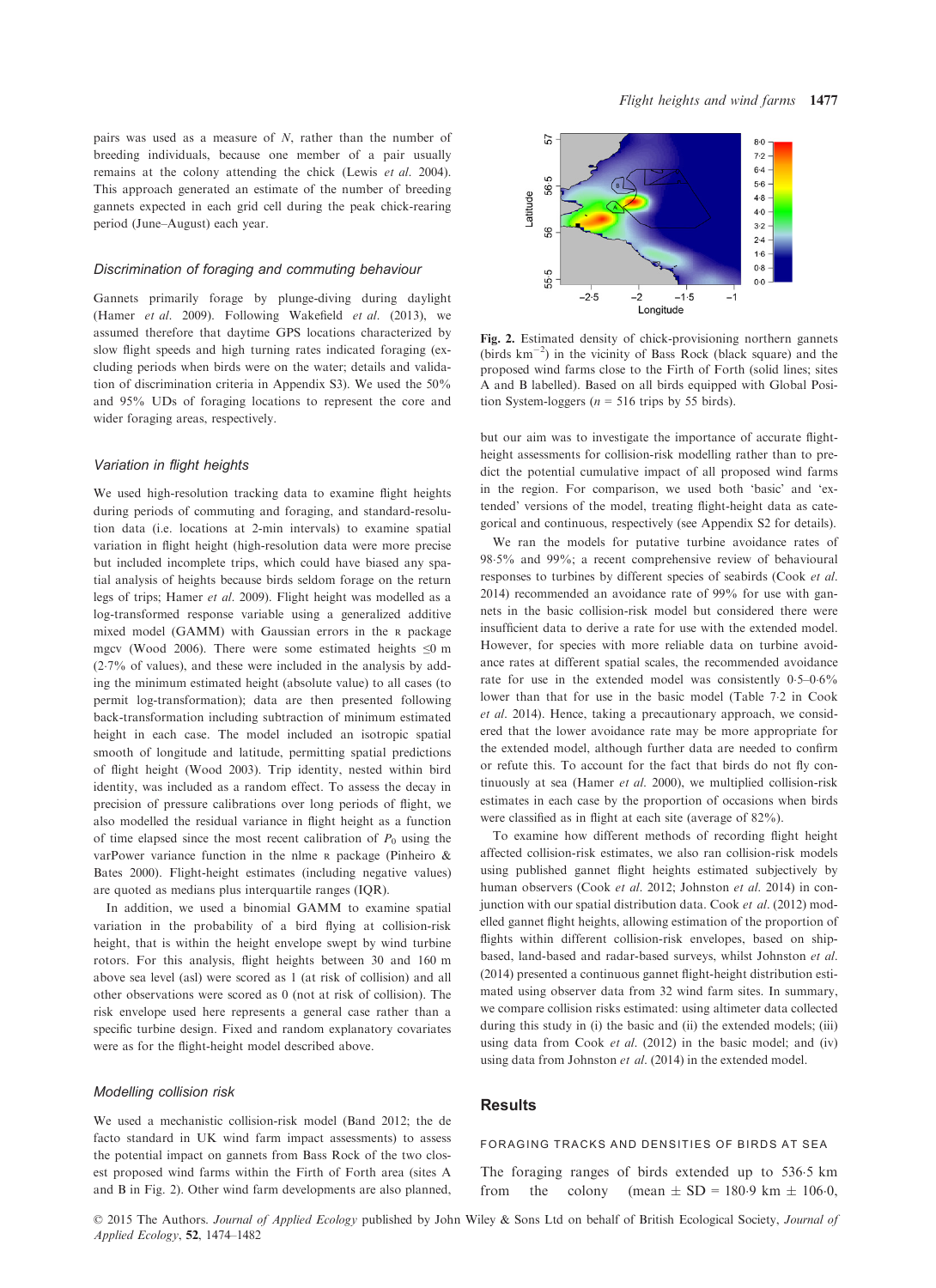$n = 516$  trips by 55 individuals) and encompassed proposed wind farm sites close to the Firth of Forth and elsewhere in the North Sea (Fig. 1). Gannet densities during 2010–2012 were high not only close to the Bass Rock but also within proposed wind farm sites close to the Firth of Forth (Fig. 2). Moreover, the foraging UD indicated that the core area of foraging activity (50% foraging UD) overlapped extensively with proposed wind farm sites close to the colony (Fig. 3).

# FLIGHT HEIGHTS

#### High-resolution data

Data collected using GPS and pressure loggers allowed us to reconstruct the three-dimensional movements of birds (Fig. 4). Estimates of height obtained using pressure loggers were significantly positively correlated with GPS-estimated heights  $(r = 0.58, P < 0.01)$ , with a median precision of  $\pm 1$  m (see Materials and methods section). We are therefore confident that they accounted appropriately for spatiotemporal variation in atmospheric pressure at sea level. In contrast, using  $P_0$  values recorded at the colony at the beginning of each trip gave estimates that were about 40% higher on average and poorly correlated with GPS-estimated heights ( $r = 0.23$ , n.s.). We therefore deemed this technique unreliable and did not consider it further.

Flight height was bimodal, with significantly lower heights during commuting bouts (median  $= 11.5$  m,  $n = 738$ , IQR = 6.1–21.7 m) than during foraging bouts (median = 26.5 m,  $n = 464$ , IQR = 9.7–46.1 m; randomization test,  $P < 0.001$ ; see Appendix S4 for details). Hence, foraging birds tended to be at or around collisionrisk height (Fig. 5). Although the second peak was discernible across all locations visited by birds (Fig. 5a), it was more prominent within the locations of proposed wind farms (Fig. 5b), where a risk envelope of 20–120 m







Fig. 4. Five-minute section of a three-dimensional foraging track of a gannet breeding at Bass Rock, recorded using Global Position System  $(x, y)$  and pressure difference  $(z)$ . The bird moves from right to left, circling once, before plunge-diving to 6 m below sea level. On returning to the surface, it takes off and again begins circling. The dotted green line indicates that the bird spent most of this time above the minimum collision-risk height (22 m above sea level).



Fig. 5. Distribution of estimated flight heights for (a) all locations visited by birds ( $n = 16$  birds, 12989 observations) and (b) area encompassed by proposed wind farms close to the Firth of Forth ( $n = 11$  birds, 962 observations; five birds equipped with altitude loggers never visited this area). Vertical lines denote two potential collision-risk envelopes (solid lines, 20–150 m above sea level; dashed lines, 30–160 m above sea level).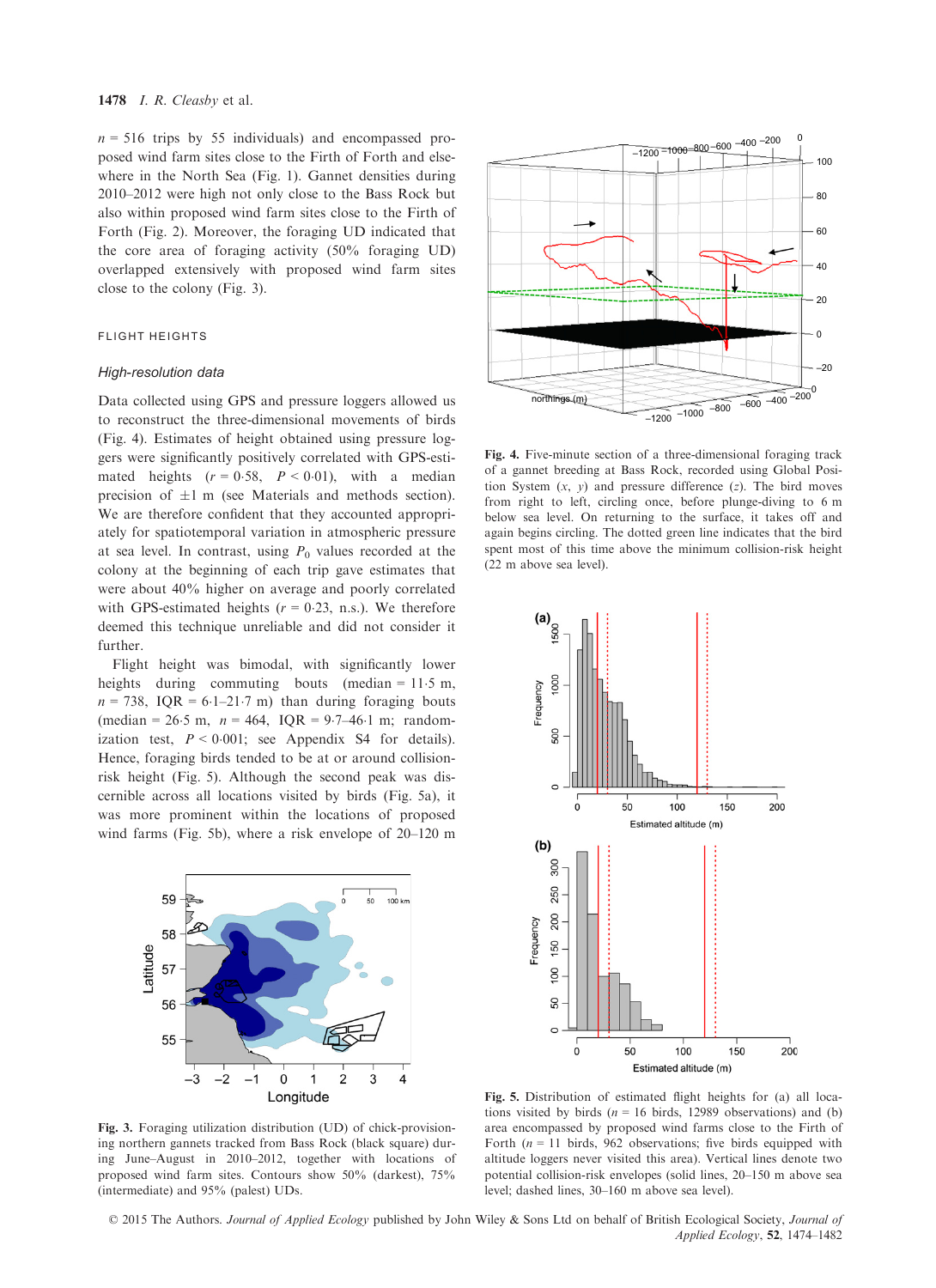asl contained  $\sim 10\%$  more observations than one of 30– 130 m asl. There was no significant difference between flight heights determined using high-resolution GPS data (median = 13.3 m,  $n = 1202$  height estimates, IQR = 6.9– 346 m) and those determined using the much larger standard-resolution data set (median =  $22.0$  m,  $n = 12621$ height estimates,  $IQR = 10.1-40.0$  m; randomization test,  $P = 0.5$ ; see Appendix S5).

#### Spatial analysis

There was significant spatial variation in flight heights of birds (Table 1) and in the probability of flying at collision-risk height (Table 2). Areas of high average height were all >100 km from the colony, with lower average heights occurring mainly, though not entirely, inshore and closer to the colony (Fig. 6). There was also significant variation among individuals in flight height (Table 1) and in the probability of flying at collision-risk height (Table 2). Although the precision of our height estimates decreased linearly as the interval between observations of  $P_0$  and P increased (Fig. S1), the time elapsed since measuring  $P_0$  had no effect on the variance of flight-height estimates and including this term in the model of flight height did not improve its performance (Table 1).

# COLLISION-RISK ESTIMATES

Mortality predicted using combined altimeter and GPS data was 11.6 times that obtained using the overall distribution of flight heights estimated by observers at sea combined with GPS data (cf. extended models, Table 3) and 59 times that obtained by assuming that 5% of birds fly at collision-risk height, based on observer and radar data (cf. basic models, Table 3). Using combined altimeter and GPS data, the basic model with 99% avoidance, which we consider the most reliable estimate, suggested that  $\sim 300$ breeding adults could be killed per month during the chick-rearing period each year as a result of collisions with turbines at the two planned wind farm sites included in the model (Table 3).

Table 2. Generalized additive model of the probability of gannets flying within a collision-risk envelope of 30–160 m)

| Estimate               | Lower<br>95% CI | Upper   | $P-$    | <b>AAICc</b> |
|------------------------|-----------------|---------|---------|--------------|
| Fixed effects          |                 |         |         |              |
| Intercept $-0.78$      | $-1.13$         | $-0.42$ | < 0.001 | NA.          |
| Isotropic smoothers    |                 |         |         |              |
| s (Lon, d.f. = $26.29$ |                 |         | < 0.001 | $+948$       |
|                        |                 |         |         |              |
| Random effects         |                 |         |         |              |
| 0.72                   | 0.55            | 0.94    |         | $+98$        |
| 0.53                   | 0.29            | 0.96    |         | $+592$       |
|                        |                 |         |         | 95% CI value |

# **Discussion**

#### DATA COLLECTION

We found that standard-resolution and high-resolution GPS data (recorded at intervals of 2 min and 1 Hz, respectively), combined with pressure data collected at 1 Hz, resulted in similar gannet flight-height estimates. The use of the standard-resolution GPS-tracking may resolve changes in behavioural state less finely but allows birds to be tracked for longer periods. Time since last calibration had little effect on the precision of our flightheight estimates, perhaps because atmospheric conditions were relatively quiescent during our study. However, it would be desirable to establish how precision decays with this parameter in more dynamic weather conditions, for which further study would be required. Our data show that calibration using pressure recorded in the colony at the beginning of the trip resulted in biased and unreliable estimates of height, so we do not recommend this method, at least in temperate regions or for species that range widely.

The data presented here were all obtained in relatively calm periods, during mid-summer, in years of near-average prey availability (inferred from relative foraging distances; median  $\pm$  IQR = 175  $\pm$  70 km in 2010,  $109 \pm 110$  km in 2011,  $160 \pm 145$  km in 2012, compared

| Variable                          | Estimate       | Lower $95\%$ CI | Upper $95\%$ CI | $P$ -value | $\triangle$ AICc |
|-----------------------------------|----------------|-----------------|-----------------|------------|------------------|
| Fixed effects                     |                |                 |                 |            |                  |
| Intercept                         | 3.02           | 2.80            | 3.24            | < 0.001    | NA               |
| Isotropic smooths                 |                |                 |                 |            |                  |
| s (Lon, Lat)                      | $d.f. = 21.98$ |                 |                 | < 0.001    | $+508$           |
| Random effects                    |                |                 |                 |            |                  |
| Trip ID                           | 0.36           | 0.23            | 0.57            |            | $+640$           |
| Bird ID                           | 0.38           | 0.30            | 0.48            |            | $+1360$          |
| Variance functions                |                |                 |                 |            |                  |
| Time elapsed since $P_0$ measured | $-0.001$       | $-0.004$        | 0.004           |            | $-136$           |
|                                   |                |                 |                 |            |                  |

DAICc is the change in the Akaike Information Criterion (corrected for finite sample sizes) associated with deleting a term from the best fitting model; + $\triangle$ AICc indicates that the model fit is worse after deleting a term;  $\triangle$ AICc <2 indicates that removing the term has little effect on the model. d.f., estimated degrees of freedom for the isotropic smooth, reflecting sinuosity.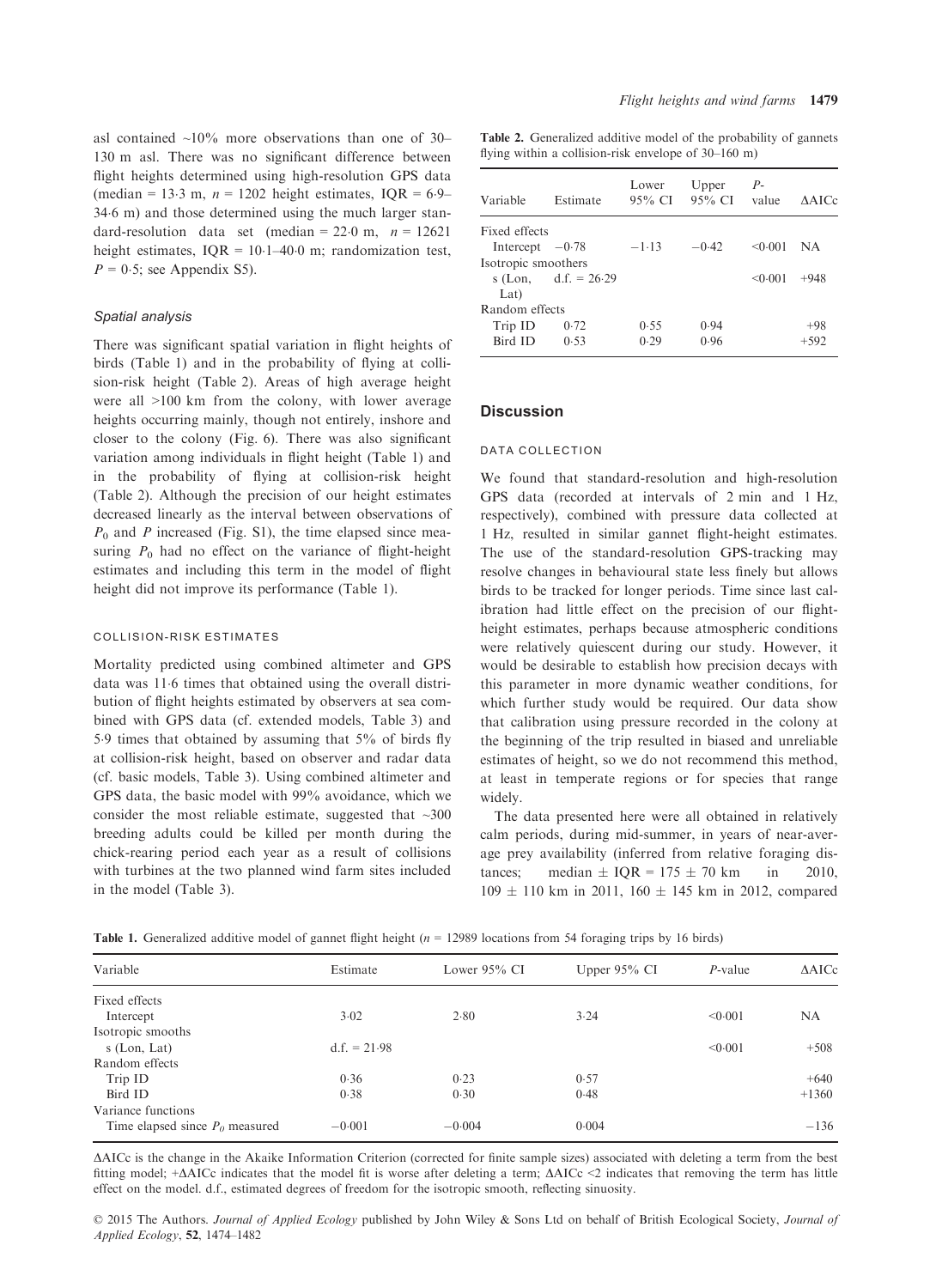

Fig. 6. Variation in (a) mean flight height (m) and (b) the probability of flying within a collision-risk envelope of 30–160 m, across the sampled foraging distribution of gannets breeding at Bass Rock (black square). Locations of proposed wind farms within the foraging range are also shown.

Table 3. Predicted potential collisions per month with wind turbines at two recently consented offshore wind farms, for gannets rearing chicks at Bass Rock

| Model    | Flight-height data | Avoidance<br>rate                                    |                              |          |     |
|----------|--------------------|------------------------------------------------------|------------------------------|----------|-----|
|          | Type               | Recording<br>method                                  | Source                       | $98.5\%$ | 99% |
| Basic    | Categorical*       | $Ship-$<br>shore-<br>based<br>observers<br>and radar | Cook<br>et al.<br>(2012)     | 80       | 53  |
|          | Continuous         | Pressure<br>loggers                                  | This<br>study                | 467      | 311 |
| Extended | Continuous         | Ship-based<br>observers                              | Johnston<br>et al.<br>(2014) | 26       | 16  |
|          | Continuous         | Pressure<br>loggers                                  | This<br>study                | 304      | 203 |

Figures in bold indicate rates considered most appropriate based on data in Cook et al. (2014).

to long-term average of 155 km, range of annual medians =  $105 \pm 133 - 238 \pm 193$  km; Hamer *et al.* 2007; Wakefield *et al.* 2015). The foraging ranges of gannets vary with population size and per capita prey availability (Hamer et al. 2007; Wakefield et al. 2013), and their foraging behaviour also varies in relation to weather conditions and feeding opportunities including potential prey species (Amélineau et al. 2014; Cleasby et al. 2015b). Hence, the potential occurrence of gannets in the turbine envelope of different proposed wind farm sites will also vary with these factors resulting in both spatial and temporal variability in collision risk. Moreover, foraging ranges of breeding birds are frequently longer during incubation than chick-rearing, and the movement patterns of juvenile and immature birds, non-breeding adults and failed breeders are only poorly understood but could also encompass much larger foraging areas than those of breeding birds (Votier et al. 2011). Foraging ranges and behaviour also differ between males and females (Cleasby et al. 2015b), potentially resulting in an asymmetry in male–female collision risks. In addition, we found that flight heights varied significantly among individuals, in keeping with consistent individual variation in foraging locations, movements, diets and diving behaviour (Patrick et al. 2015; Wakefield et al. 2015), producing likely marked differences among individuals in collision risk. Further data are needed on all of these factors in order to make a full assessment of the collision risks posed to gannets and other potentially vulnerable species by offshore wind farm developments.

# FORAGING AREAS AND FLIGHT HEIGHTS

Using high-resolution (1 Hz) data, we estimated that gannets flew at a median height of 12 m whilst commuting and 27 m during foraging bouts, which corresponds reasonably well with a previous estimate of 37 m whilst foraging (Garthe et al. 2014). In contrast, flight heights estimated from ship-based surveys are much lower, with fewer than 10% of flights exceeding 20 m (Cook et al. 2012). This discrepancy may partly reflect a high proportion of survey data from sites in the southern North Sea where gannets are mainly seen during migration, when they may spend little time foraging. Radar-based estimates were also low (mean height c. 10 m; Parnell et al. 2005), probably because they were site-specific with a maximum range within  $c$ . 6 km of land, meaning that these estimates are likely to represent a high proportion of birds commuting along the coast.

In keeping with spatial density estimates from shipbased surveys, areas with the highest density of gannets at sea were close to the colony (Camphuysen et al. 2012) and overlapped proposed wind farm sites close to the Firth of Forth. Many of these birds were apparently commuting to or from foraging areas further from the colony, at heights typically below 15 m, resulting in a relatively low probability of flying at collision-risk height. However,

<sup>\*</sup>Taking the proportion of flights within the modelled collisionrisk envelope (29–159 m asl) to be 5%; estimated from height distribution of survey data (figure 3.6 in Cook et al. 2012).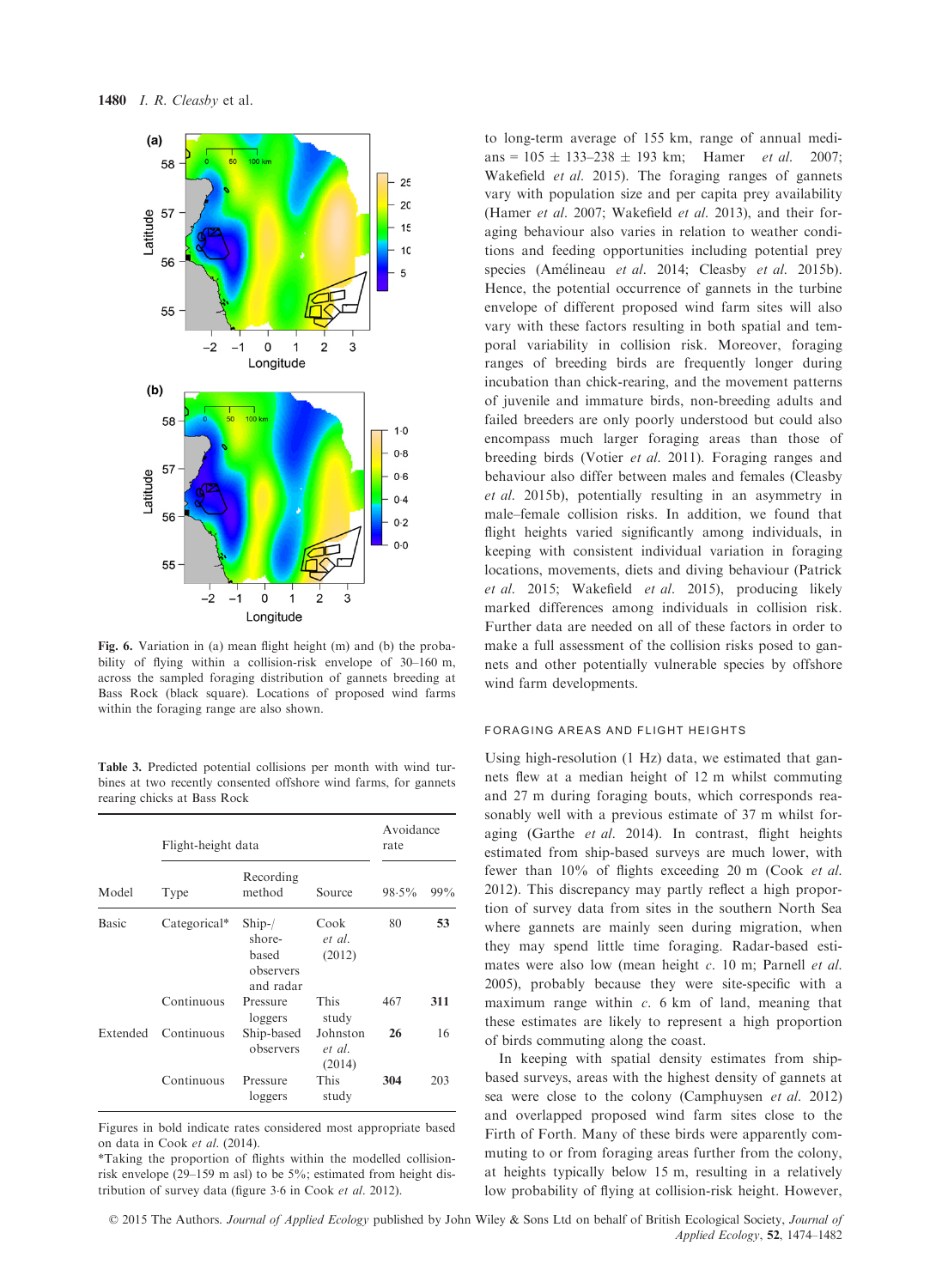gannets also forage during the outward portions of trips (Hamer et al. 2009), increasing their potential collision risk. Combined with the high density of birds close to the colony, this resulted in a large number of potential collisions within proposed wind farm sites despite a low average flight height. Further from the colony, average heights were greater as a result of relatively little commuting flight in the distal sections of trips, probably combined with spatial variation in foraging behaviour; birds rely on momentum to attain depth during V-shaped dives and these were significantly deeper in stratified water offshore than in mixed inshore waters close to the colony (Cleasby et al. 2015b), suggesting that birds were diving from greater heights offshore.

# POTENTIAL POPULATION-LEVEL EFFECTS

Using our data on flight heights, the basic Band (2012) collision-risk model with 99% avoidance and the extended model with 98.5% avoidance yielded very similar estimates for the two sites in our analysis, predicting that during chick-rearing, 311 and 304 breeding adults, respectively, could be killed each month. There is great uncertainty over actual avoidance rates (Cook et al. 2014), but taking a figure of ~300 collisions per month and assuming similar foraging behaviour during incubation and chickrearing, the cumulative predicted mortality during the breeding season (mid-April to mid-September) each year would be ~1500 adults.

To put these data into perspective, a population model for gannets at Bass Rock, based on a population of 48 000 breeding pairs in 2004, suggested that additional mortality of 2000 birds per year, estimated to comprise 1400 adults and 600 immature birds, would be sufficient to cause a sustained decrease in breeding population size (WWT Consulting 2012). This threshold may have been underestimated, since the breeding population at Bass Rock has apparently increased by an average of 2700 pairs per year since then (Murray, Harris & Wanless 2015). Nonetheless, our estimate of predicted adult mortality due to collision with turbines is sufficiently high to cause concern. Moreover, it may be conservative: adults are present at the colony for 9 months each year (Nelson 2002), they may be killed at other proposed wind farms not considered in our study, and we assume a minimum blade clearance of 30 m, whereas this may be to be up to 8 m lower (Marine Scotland 2014). Hence, there is an urgent need for further data, both for gannets and for other high-priority species such as large gulls, to refine collision-risk estimates and mortality thresholds for long-term population viability, and for strategic monitoring at key sites to determine whether predicted collision mortality is realized and has significant effects on population trajectories. We also strongly recommend that, at sites with high potential collision risk, the minimum permitted clearance of turbine blades should be raised from 22 to 30 m above sea level.

## Acknowledgements

We thank Sir Hew Hamilton-Dalrymple and the Scottish Seabird Centre, North Berwick, for access to Bass Rock and logistic support; Rachel Davies for invaluable assistance with fieldwork; and Paul Thompson for support and advice on project development. Birds were ringed and loggers were deployed with permits and approval from the British Trust for Ornithology and Scottish Natural Heritage. The work was funded by the Natural Environment Research Council (Standard Research Grant NE/ H007466/1 and Impact Accelerator Account) and the Department of Energy and Climate Change (via Hartley Anderson Ltd, with thanks for John Hartley for logistic support and advice).

### Data accessibility

GPS logger and barometric logger data are available free of charge via Birdlife International's Seabird Tracking Database [\(http://seabirdtracking.org/mapper/contributor.php?contributor\\_](http://seabirdtracking.org/mapper/contributor.php?contributor_id=204)  $id = 204$ ) and the Dryad Digital Repository doi:  $10.5061/$ [dryad.1ds1q](http://dx.doi.org/10.5061/dryad.1ds1q) (Cleasby et al. 2015a).

#### References

- Amélineau, F., Péron, C., Lescroël, A., Authier, M., Provost, P. & Grémillet, D. (2014) Windscape and tortuosity shape the flight costs of northern gannets. Journal of Experimental Biology, 217, 876–885.
- Band, W. (2012) Using a collision risk model to assess bird collision risks for offshore wind farms. Report to Strategic Ornithological Support Services programme, project SOSS-02. [http://www.bto.org/sites/de](http://www.bto.org/sites/default/files/u28/downloads/Projects/Final_Report_SOSS02_Band1ModelGuidance.pdf)[fault/files/u28/downloads/Projects/Final\\_Re-](http://www.bto.org/sites/default/files/u28/downloads/Projects/Final_Report_SOSS02_Band1ModelGuidance.pdf)
- [port\\_SOSS02\\_Band1ModelGuidance.pdf](http://www.bto.org/sites/default/files/u28/downloads/Projects/Final_Report_SOSS02_Band1ModelGuidance.pdf) (accessed 8 May 2015).
- Berberan-Santos, M.N., Bodunov, E.N. & Pogliani, L. (1997) On the barometric formula. American Journal of Physics, 65, 404–412.
- Calenge, C. (2006) The package "adehabitat" for the R software: a tool for the analysis of space and habitat use by animals. Ecological Modelling, 197, 516–519.
- Camphuysen, K.C.J., Shamoun-Baranes, J., Bouten, W. & Garthe, S. (2012) Identifying ecologically important marine areas for seabirds using behavioural information in combination with distribution patterns. Biological Conservation, 156, 22–29.
- Chanson, H. (2009) Applied Hydrodynamics: An Introduction to Ideal and Real Fluid Flows. CRC Press, Leiden.
- Cleasby, I.R., Wakefield, E.D., Bearhop, S., Bodey, T.W., Votier, S.C., & Hamer, K.C. (2015a) Data from: three-dimensional tracking of a wideranging marine predator: flight heights and vulnerability to offshore wind farms. Dryad Digital Repository, [http://dx.doi.org/10.5061/](http://dx.doi.org/10.5061/dryad.1ds1q) [dryad.1ds1q.](http://dx.doi.org/10.5061/dryad.1ds1q)
- Cleasby, I.R., Wakefield, E.D., Bodey, T.W., Davies, R.D., Patrick, S.C., Miller, P. et al. (2015b) Sexual segregation in a wide-ranging marine predator is a consequence of habitat selection. Marine Ecology Progress Series, 518, 1–12.
- Cook, A.S.C.P., Johnston, A., Wright, L.J. & Burton, N.H.K. (2012) A Review of Flight Heights and Avoidance Rates of Birds in Relation to Offshore Wind Farms. Strategic Ornithological Support Services Project SOSS-02, BTO Research Report Number 618. British Trust for Ornithology, Thetford.
- Cook, A.S.C.P., Humphreys, E.M., Masden, E.A. & Burton, N.H.K. (2014) The Avoidance Rates of Collision Between Birds and Offshore Turbines. Scottish Marine and Freshwater Science Volume 5 Number 16. Marine Scotland Science, Aberdeen.
- Desholm, M., Fox, A.D., Beasley, P.D.L. & Kahlert, L. (2006) Remote techniques for counting and estimating the number of bird-wind turbine collisions at sea: a review. Ibis, 148(S1), 76–89.
- Ferrer, M., de Lucas, M., Jans, G.F., Casado, E., Munoz, A.R., Bechard, M.J. & Calabuig, C.P. (2012) Weak relationship between risk assessment studies and recorded mortality in wind farms. Journal of Applied Ecology, 49, 38–46.
- Furness, R.W., Wade, H. & Masden, E.A. (2013) Assessing vulnerability of seabird populations to offshore wind farms. Journal of Environmental Management, 119, 56–66.